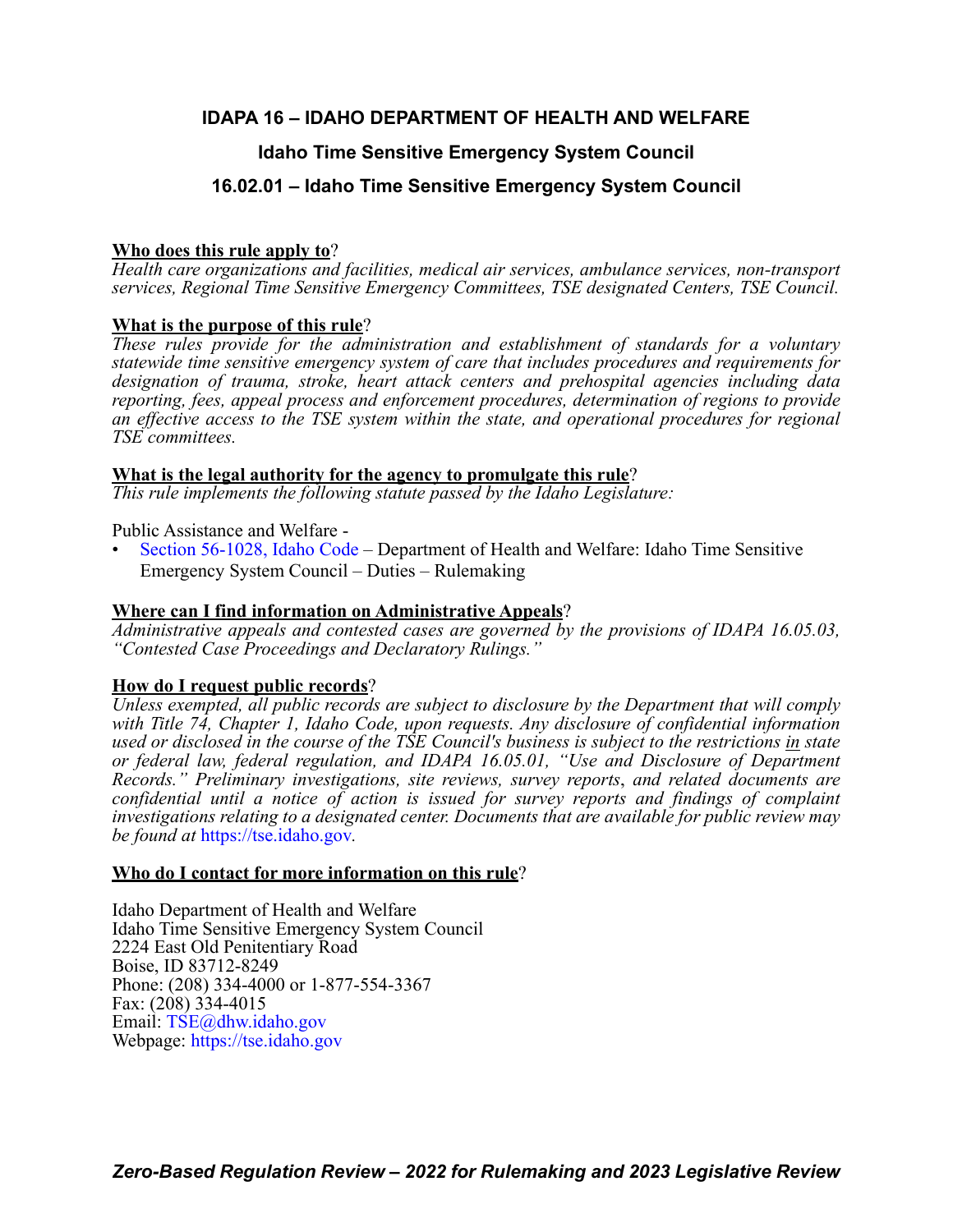# **Table of Contents**

| 16.02.01 – Idaho Time Sensitive Emergency System Council           |  |
|--------------------------------------------------------------------|--|
|                                                                    |  |
|                                                                    |  |
|                                                                    |  |
|                                                                    |  |
|                                                                    |  |
|                                                                    |  |
|                                                                    |  |
|                                                                    |  |
|                                                                    |  |
|                                                                    |  |
|                                                                    |  |
|                                                                    |  |
| 082. Regional TSE Committees -- Organization And Responsibilities. |  |
|                                                                    |  |
|                                                                    |  |
|                                                                    |  |
|                                                                    |  |
|                                                                    |  |
|                                                                    |  |
|                                                                    |  |
|                                                                    |  |
|                                                                    |  |
|                                                                    |  |
|                                                                    |  |
|                                                                    |  |
|                                                                    |  |
|                                                                    |  |
|                                                                    |  |
|                                                                    |  |
|                                                                    |  |
|                                                                    |  |
|                                                                    |  |
|                                                                    |  |
|                                                                    |  |
|                                                                    |  |
|                                                                    |  |
|                                                                    |  |
|                                                                    |  |
|                                                                    |  |
|                                                                    |  |
|                                                                    |  |
|                                                                    |  |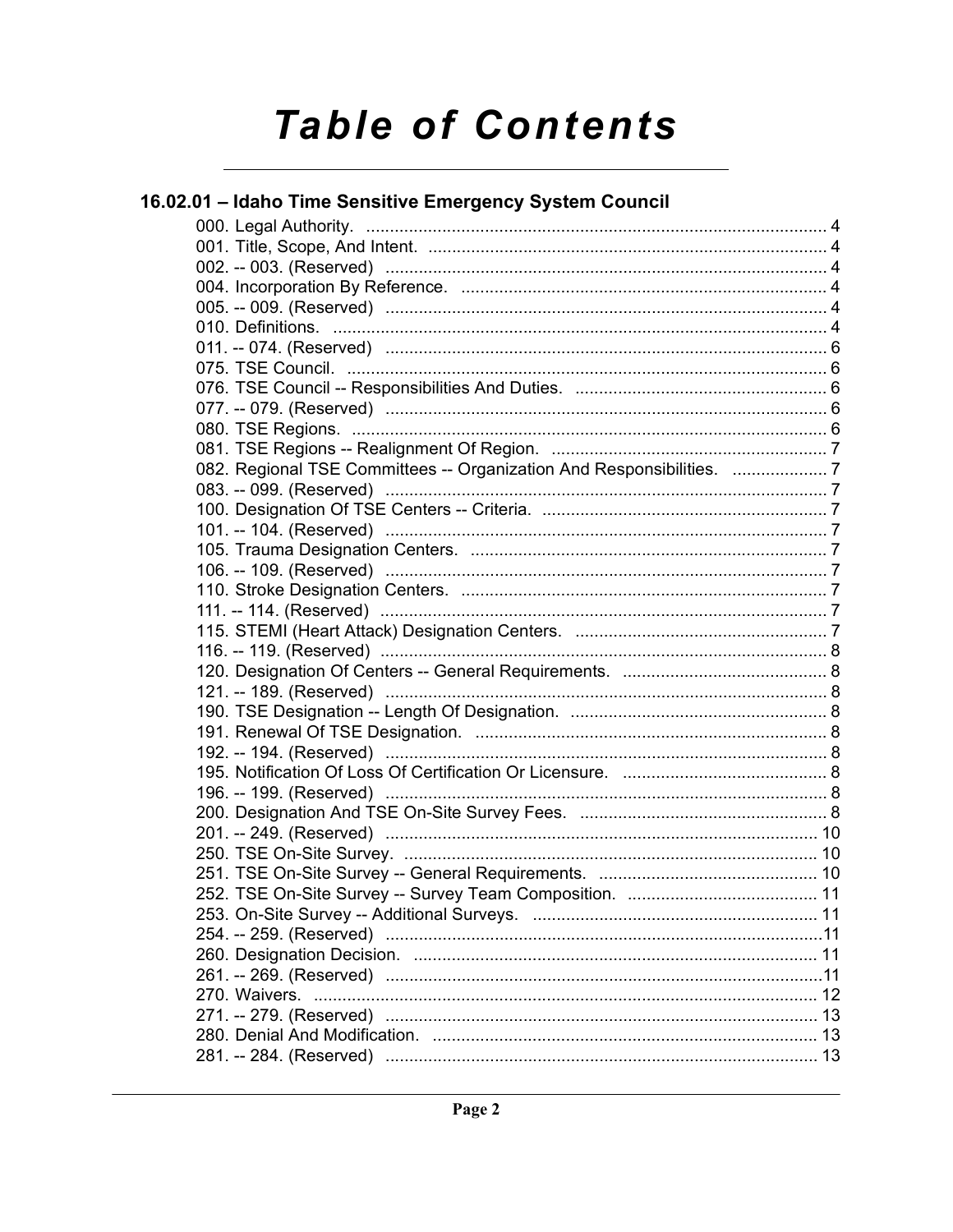# Table of Contents (cont'd)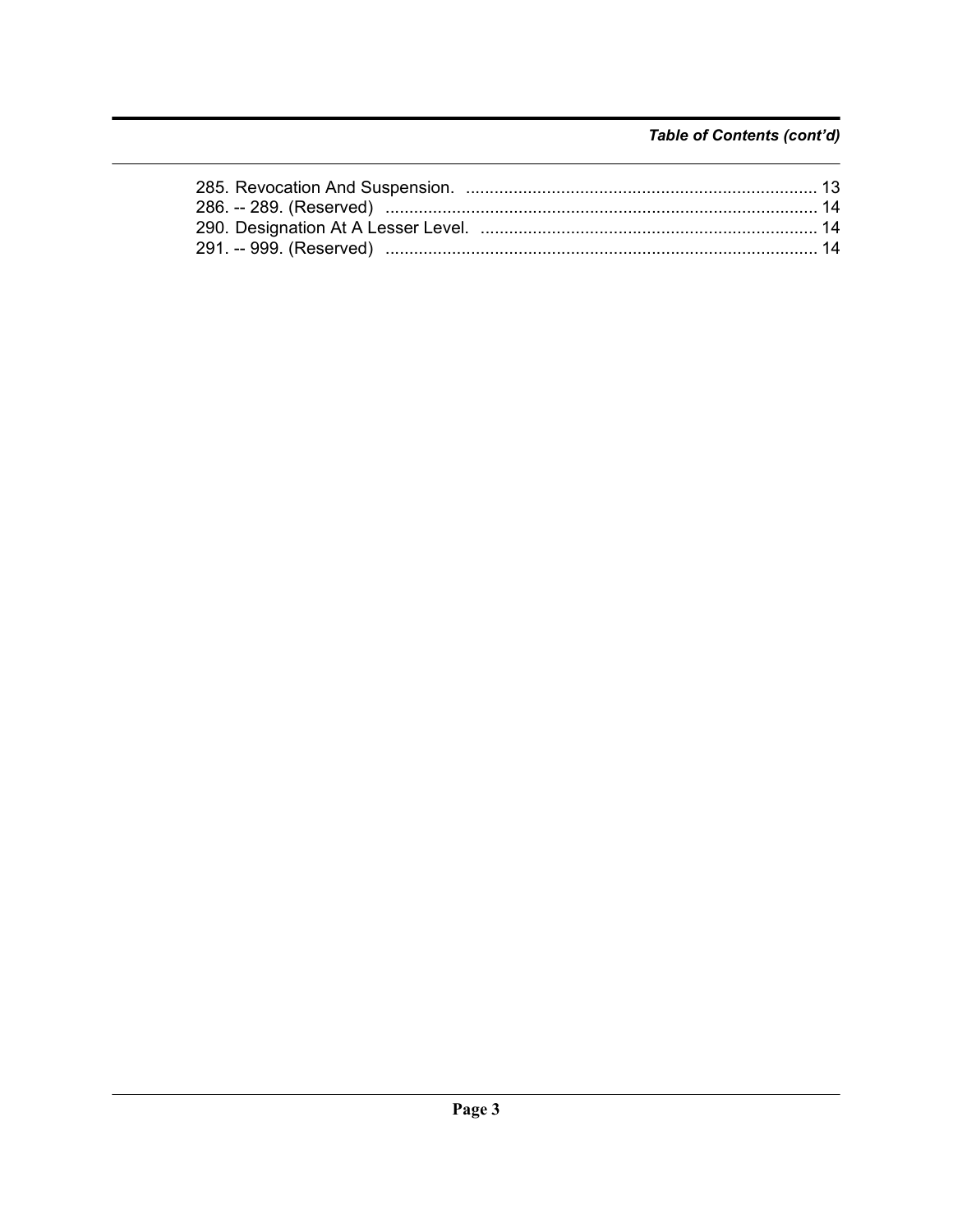#### **16.02.01 – IDAHO TIME SENSITIVE EMERGENCY SYSTEM COUNCIL**

#### <span id="page-3-1"></span><span id="page-3-0"></span>**000. LEGAL AUTHORITY.**

The Idaho Time Sensitive Emergency System Council (TSE) is authorized under Section 56-1028, Idaho Code, to promulgate rules for the purpose of establishing standards and for the administration of a voluntary time sensitive emergency system of care. Sections 56-1024 through 56-1030, Idaho Code, provide requirements for the TSE Council, its membership, duties, regional TSE committees, standards criteria, and the designation of centers. The Department is authorized to charge and collect fees established by rule under Section 56-1007, Idaho Code, and to establish and collect data for a Time Sensitive Emergency (TSE) Registry under Section 57-2003, Idaho Code.

(3-15-22)

#### <span id="page-3-2"></span>**001. TITLE, SCOPE, AND INTENT.**

**01.** Title. The title of these rules is IDAPA 16.02.01, "Idaho Time Sensitive Emergency System Council." (3-15-22)  $\text{Counti."}$  (3-15-22)

**02. Scope**. These rules provide for the administration and establishment of standards for a voluntary statewide time sensitive emergency system of care that includes procedures and requirements for designation of trauma, stroke, and heart attack centers including data reporting, fees, appeal process and enforcement procedures, determination of regions to provide an effective access to the TSE system within the state, and operational procedures<br>
(3-15-22) for regional TSE committees.

**03. Intent**. With the maturation of the Time Sensitive Emergency System (TSE), the intent is for the state to have the ability to designate TSE centers without reliance on national accreditation bodies. The TSE Council, upon review of appropriate documentation, may provide reciprocity for facilities in Idaho that also choose to operate under a designation in a neighboring state's system. (3-15-22)

#### <span id="page-3-3"></span>**002. -- 003. (RESERVED)**

#### <span id="page-3-4"></span>**004. INCORPORATION BY REFERENCE.**

The Time Sensitive Emergency System Standards Manual, Edition 2020-1, is incorporated by reference in this chapter of rules. Copies of the manual may be obtained online at <https://tse.idaho.gov/> or from the Bureau of Emergency Medical Services and Preparedness located at 2224 East Old Penitentiary Road, Boise, ID 83712-8249.

(3-15-22)

#### <span id="page-3-5"></span>**005. -- 009. (RESERVED)**

#### <span id="page-3-6"></span>**010. DEFINITIONS.**

| For the purposes of this chapter, the following terms and definitions apply. |  |  |  |  | $(3-15-22)$ |  |  |  |
|------------------------------------------------------------------------------|--|--|--|--|-------------|--|--|--|
|                                                                              |  |  |  |  |             |  |  |  |

**01. American College of Surgeons (ACS)**. The American College of Surgeons (ACS) is a national body that sets standards and verifies compliance with published standards. (3-15-22)

- **02. Department.** The Idaho Department of Health and Welfare. (3-15-22)
- **03. Director**. The Director of the Idaho Department of Health and Welfare or their designee. (3-15-22)
- **04. Division**. The Division of Public Health, Idaho Department of Health and Welfare. (3-15-22)

**05. EMS Agency**. Any organization licensed by the Department under Sections 56-1011 through 56- 1023, Idaho Code, and IDAPA 16.01.03, "Emergency Medical Services (EMS) - Agency Licensing Requirements," that operates an air medical service, ambulance service, or non-transport service. (3-15-22)

**06. EMS Bureau**. The Bureau of Emergency Medical Services (EMS) & Preparedness of the Idaho Department of Health and Welfare. (3-15-22)

**07. Facility**. A health care organization that is voluntarily seeking designation from the Idaho Time Emergency Council. A facility may be any of the following: Sensitive Emergency Council. A facility may be any of the following:

**a.** Center. A facility designated by the Idaho Time Sensitive Emergency Council is known as a center. (3-15-22)

| <b>b.</b> | Freestanding emergency department: | $(3-15-22)$ |  |
|-----------|------------------------------------|-------------|--|
|           |                                    |             |  |

**Section 000 Page 4**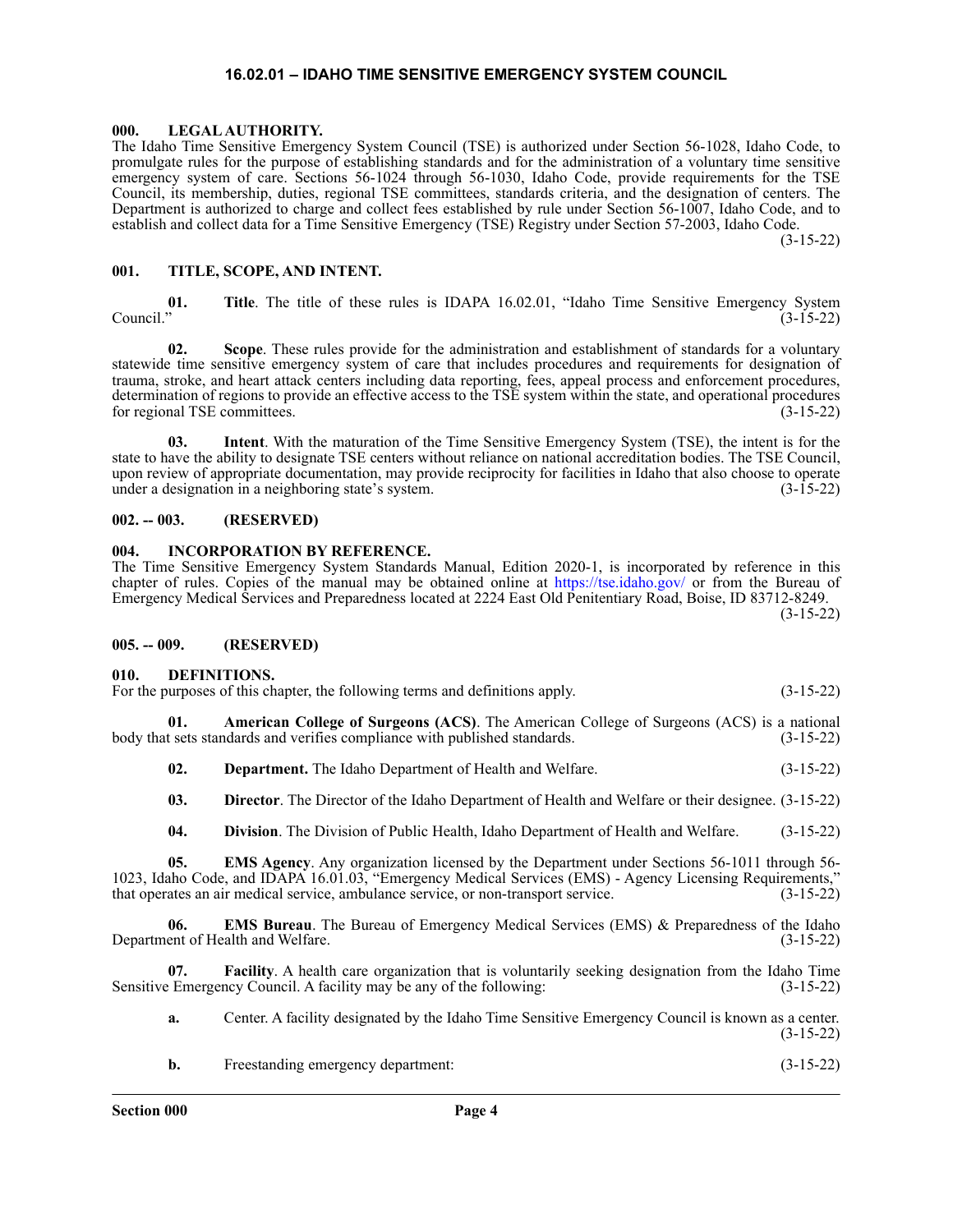|                         | i.                        | Is owned by a hospital with a dedicated emergency department;                                                                                                    | $(3-15-22)$ |
|-------------------------|---------------------------|------------------------------------------------------------------------------------------------------------------------------------------------------------------|-------------|
| ii.                     |                           | Is located within thirty-five (35) miles of the hospital that owns or controls it;                                                                               | $(3-15-22)$ |
|                         | iii.<br>outpatient basis; | Provides emergency services twenty-four (24) hours per day, seven (7) days per week on an                                                                        | $(3-15-22)$ |
|                         | iv.                       | Is physically separate from a hospital; and                                                                                                                      | $(3-15-22)$ |
|                         | V.                        | Meets the staffing and service requirements in IDAPA 16.03.14, "Hospitals."                                                                                      | $(3-15-22)$ |
|                         | c.                        | Hospital. As defined in Section 39-1301, Idaho Code, is a facility primarily engaged in providing,<br>by or under the daily supervision of physicians:           | $(3-15-22)$ |
| acute illness;          | 1.                        | Concentrated medical and nursing care on a twenty-four (24) hour basis to inpatients experiencing                                                                | $(3-15-22)$ |
|                         | ii.                       | Diagnostic and therapeutic services for medical diagnosis and treatment, psychiatric diagnosis and<br>treatment, and care of injured, disabled, or sick persons; | $(3-15-22)$ |
|                         | iii.                      | Rehabilitation services for injured, disabled, or sick persons;                                                                                                  | $(3-15-22)$ |
| iv.<br>V.<br>and<br>vi. |                           | Obstetrical care;                                                                                                                                                | $(3-15-22)$ |
|                         |                           | Provides for care of two $(2)$ or more individuals for twenty-four $(24)$ or more consecutive hours;                                                             | $(3-15-22)$ |
|                         |                           | Is staffed to provide nursing professional nursing care on a twenty-four $(24)$ hour basis. $(3-15-22)$                                                          |             |
|                         |                           | mentative and the contract of the contract of the contract of a                                                                                                  |             |

**d.** Rural Clinic. A health care clinic in a rural area that is located more than thirty-five (35) miles from 1 via maintained roads and is capable of providing emergency care to patients. (3-15-22) a hospital via maintained roads and is capable of providing emergency care to patients.

**08. Heart Attack**. STEMI, a common name for ST-elevation myocardial infarction, is a more precise definition for a type of heart attack caused by a prolonged period of blocked blood supply that affects a large area of the heart and has a substantial risk of death or disability calling for a quick response.  $(3-15-22)$ 

**09. Idaho Time Sensitive Emergency (TSE) System Council**. The Idaho Time Sensitive Emergency System Council established in Section 56-1027, Idaho Code. (3-15-22)

**10. National Accrediting Body**. An organization whose standards criteria is recognized by the Idaho Time Sensitive Emergency System Council and verifies compliance with those standards. (3-15-22)

**11. Regional Time Sensitive Emergency (TSE) Committee**. An Idaho regional TSE committee established under Section 56-1030, Idaho Code. (3-15-22)

**12. STEMI**. STEMI is an ST segment elevation myocardial infarction that is a particular type of heart attack, or MI (myocardial infarction), that is caused by a prolonged period of blocked blood supply. It affects a large area of the heart muscle, and so causes changes on the ECG as well as in blood levels of key chemical markers. This is considered a major heart attack and is referred to in medical shorthand as a STEMI. (3-15-22) is considered a major heart attack and is referred to in medical shorthand as a STEMI.

**Stroke**. An interruption of blood flow to the brain causing paralysis, slurred speech, or altered brain function usually caused by a blockage in a blood vessel that carries blood to the brain (ischemic stroke) or by a blood vessel bursting (hemorrhagic stroke). (3-15-22)

**14. Time Sensitive Emergency (TSE)**. Time sensitive emergencies specifically for this chapter of rules are trauma, stroke, and heart attack. (3-15-22)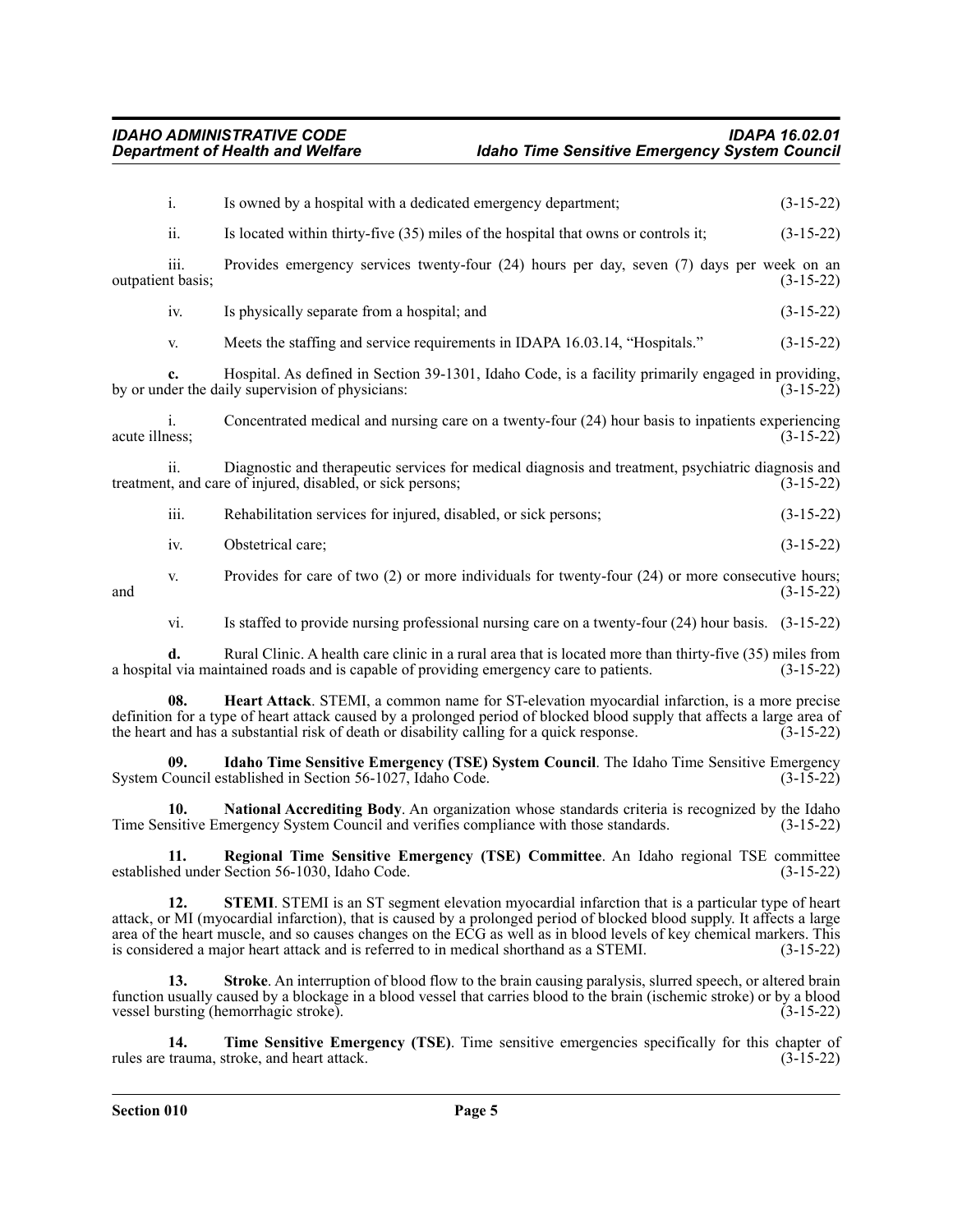**15. Trauma**. The result of an act or event that damages, harms, or hurts a human being resulting in intentional or unintentional damage to the body resulting from acute exposure to mechanical, thermal, electrical, or chemical energy, or from the absence of such essentials as heat or oxygen. (3-15-22) chemical energy, or from the absence of such essentials as heat or oxygen.

**16. TSE-Designated Center**. A facility that has voluntarily applied for TSE designation, met and is in compliance with the designation criteria and standards of these rules, and that the TSE Council has designated as one<br>(1) or more of the following:<br>(3-15-22)  $(1)$  or more of the following:

| a. | Level I Trauma Center;                            | $(3-15-22)$ |
|----|---------------------------------------------------|-------------|
| b. | Level II Trauma Center;                           | $(3-15-22)$ |
| c. | Level III Trauma Center;                          | $(3-15-22)$ |
| d. | Level IV Trauma Center;                           | $(3-15-22)$ |
| e. | Level V Trauma Center;                            | $(3-15-22)$ |
| f. | Pediatric Level I Trauma Center;                  | $(3-15-22)$ |
| g. | Pediatric Level II Trauma Center;                 | $(3-15-22)$ |
| h. | Level I Stroke Center (Comprehensive);            | $(3-15-22)$ |
| i. | Level II Stroke Center (Primary);                 | $(3-15-22)$ |
| j. | Level III Stroke Center (Acute Stroke Ready);     | $(3-15-22)$ |
| k. | Level I STEMI Center (Heart Attack Receiving); or | $(3-15-22)$ |
| l. | Level II STEMI Center (Heart Attack Referring).   | $(3-15-22)$ |
|    |                                                   |             |

**17. TSE Registry**. The population-based data system defined under Section 57-2003, Idaho Code. (3-15-22)

**18. TSE System**. An organized statewide approach to treating trauma, stroke, and heart attack patients that establishes and promotes standards for patient transportation, equipment, and information analysis for effective and coordinated TSE care. (3-15-22)

#### <span id="page-5-0"></span>**011. -- 074. (RESERVED)**

#### <span id="page-5-1"></span>**075. TSE COUNCIL.**

Under Section 56-1027, Idaho Code, the TSE Council will consist of members appointed by the Governor of Idaho and the chair of each regional TSE committee. (3-15-22) and the chair of each regional TSE committee.

#### <span id="page-5-2"></span>076. TSE COUNCIL -- RESPONSIBILITIES AND DUTIES.

The TSE Council is responsible for the duties described under Section 56-1028, Idaho Code. (3-15-22)

#### <span id="page-5-3"></span>**077. -- 079. (RESERVED)**

#### <span id="page-5-4"></span>**080. TSE REGIONS.**

Under Section 56-1028, Idaho Code, the TSE Council is required to establish TSE regions that provide more effective access to the Idaho TSE system through education, but not for the purpose of promoting competition, restricting, or directing patient referrals within the region. The TSE Council has established six (6) regions in Idaho described in the Time Sensitive Emergency System Standards Manual incorporated under Section 004 of these rules. (3-15 Time Sensitive Emergency System Standards Manual incorporated under Section 004 of these rules.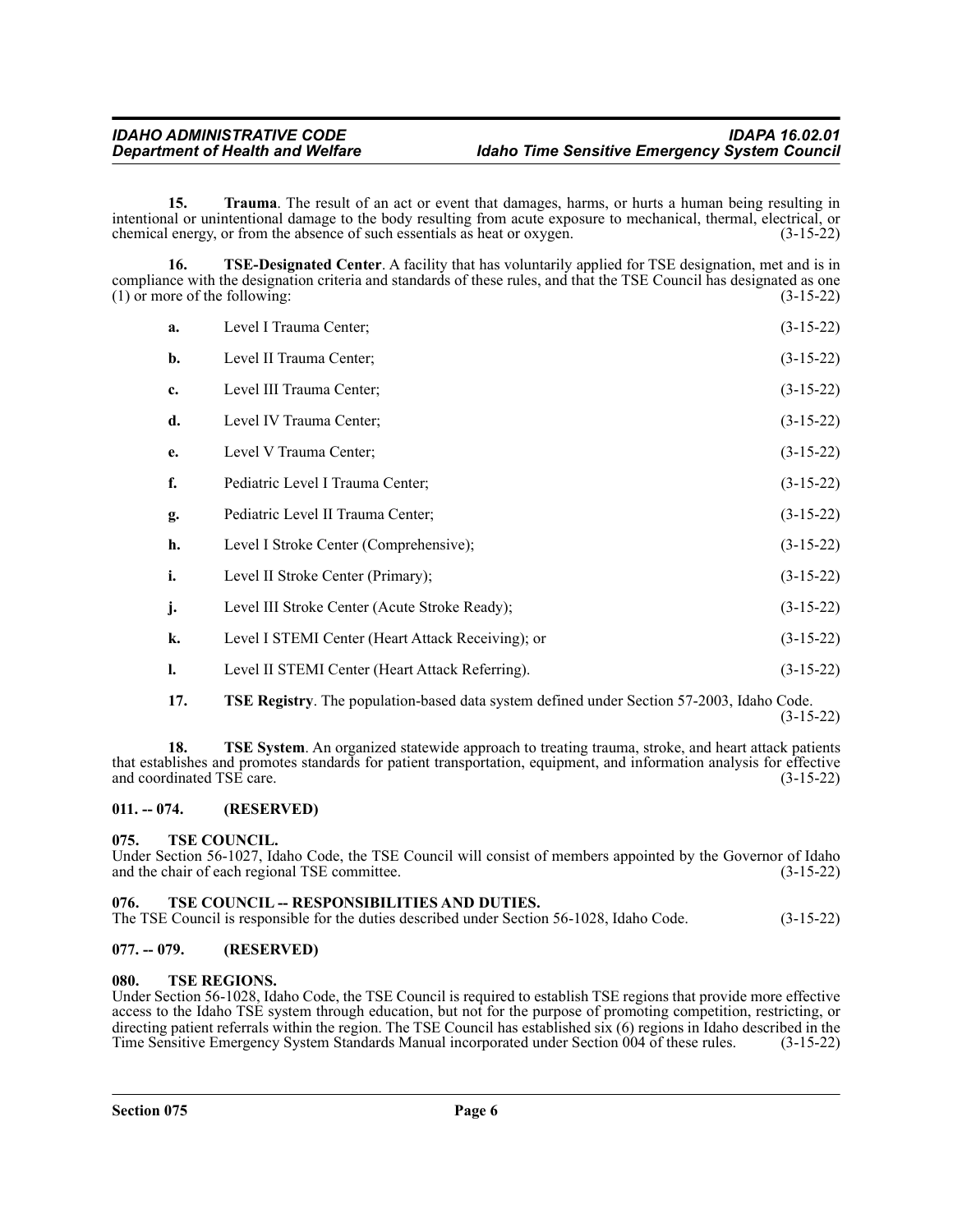#### *IDAHO ADMINISTRATIVE CODE IDAPA 16.02.01 <u>Idaho Time Sensitive Emergency System Council*</u>

#### <span id="page-6-0"></span>**081. TSE REGIONS -- REALIGNMENT OF REGION.**

The TSE Council may realign a region by initiation of the TSE Council, or at the request of a regional TSE committee, a county or local government entity within the region, a TSE-designated center, or a licensed EMS agency<br>(3-15-22) within the region.

**01. Requesting Entity**. The requesting entity must forward correspondence to the TSE Council lighter reason for the realignment request. The correspondence must include: (3-15-22) specifying the reason for the realignment request. The correspondence must include:

- **a.** Existing patient routing patterns used by both EMS agencies and health care centers; (3-15-22)
- **b.** Distances and transport times involved in patient routing patterns; (3-15-22)
- **c.** A list of all entities affected by the request; (3-15-22)
- **d.** A list of all other licensed health care facilities and licensed EMS agencies in the county; and (3-15-22)
- **e.** Documentation that all affected regional TSE committees are agreeable to the realignment.

(3-15-22)

**02. Copies of Request for Realignment**. The entity requesting the TSE Council for realignment must provide copies of the correspondence to all affected regional TSE committees, county and local governments, licensed health care facilities, and EMS agencies in the requesting entity's county. (3-15-22) licensed health care facilities, and EMS agencies in the requesting entity's county.

**03. TSE Decision for Realignment**. The TSE Council will evaluate the request based on the impact to are and will notify all parties of the council's decision. (3-15-22) patient care and will notify all parties of the council's decision.

#### <span id="page-6-1"></span>**082. REGIONAL TSE COMMITTEES -- ORGANIZATION AND RESPONSIBILITIES.**

The regional TSE committees' organization and responsibilities are described under Section 56-1030, Idaho Code. (3-15-22)

#### <span id="page-6-2"></span>**083. -- 099. (RESERVED)**

#### <span id="page-6-3"></span>**100. DESIGNATION OF TSE CENTERS -- CRITERIA.**

Under Section 56-1029, Idaho Code, the TSE Council will designate a hospital as a trauma, stroke, or STEMI (heart attack) center when such hospital, upon proper application and verification, is found by the TSE Council to meet an applicable designation level for trauma, stroke, or STEMI (heart attack) designation criteria established in the Time Sensitive Emergency System Standards Manual incorporated under Section 004 of these rules. (3-15-22)

#### <span id="page-6-4"></span>**101. -- 104. (RESERVED)**

#### <span id="page-6-5"></span>**105. TRAUMA DESIGNATION CENTERS.**

To be an Idaho TSE-designated Level I, II, III, IV, V, or a Pediatric Level I or Level II Trauma Center, a facility must meet or exceed required standards published for state designation in the Time Sensitive Emergency System Standards Manual incorporated under Section 004 of these rules. (3-15-22)

#### <span id="page-6-6"></span>**106. -- 109. (RESERVED)**

### <span id="page-6-7"></span>**110. STROKE DESIGNATION CENTERS.**

To be an Idaho TSE-designated Level I, II, or III Stroke Center, a facility must meet or exceed required standards published for state designation in the Time Sensitive Emergency System Standards Manual incorporated by reference under Section 004 of these rules. (3-15-22)

#### <span id="page-6-8"></span>**111. -- 114. (RESERVED)**

#### <span id="page-6-9"></span>**115. STEMI (HEART ATTACK) DESIGNATION CENTERS.**

To be an Idaho TSE-designated Level I or II STEMI (Heart Attack) Center, a facility must meet or exceed required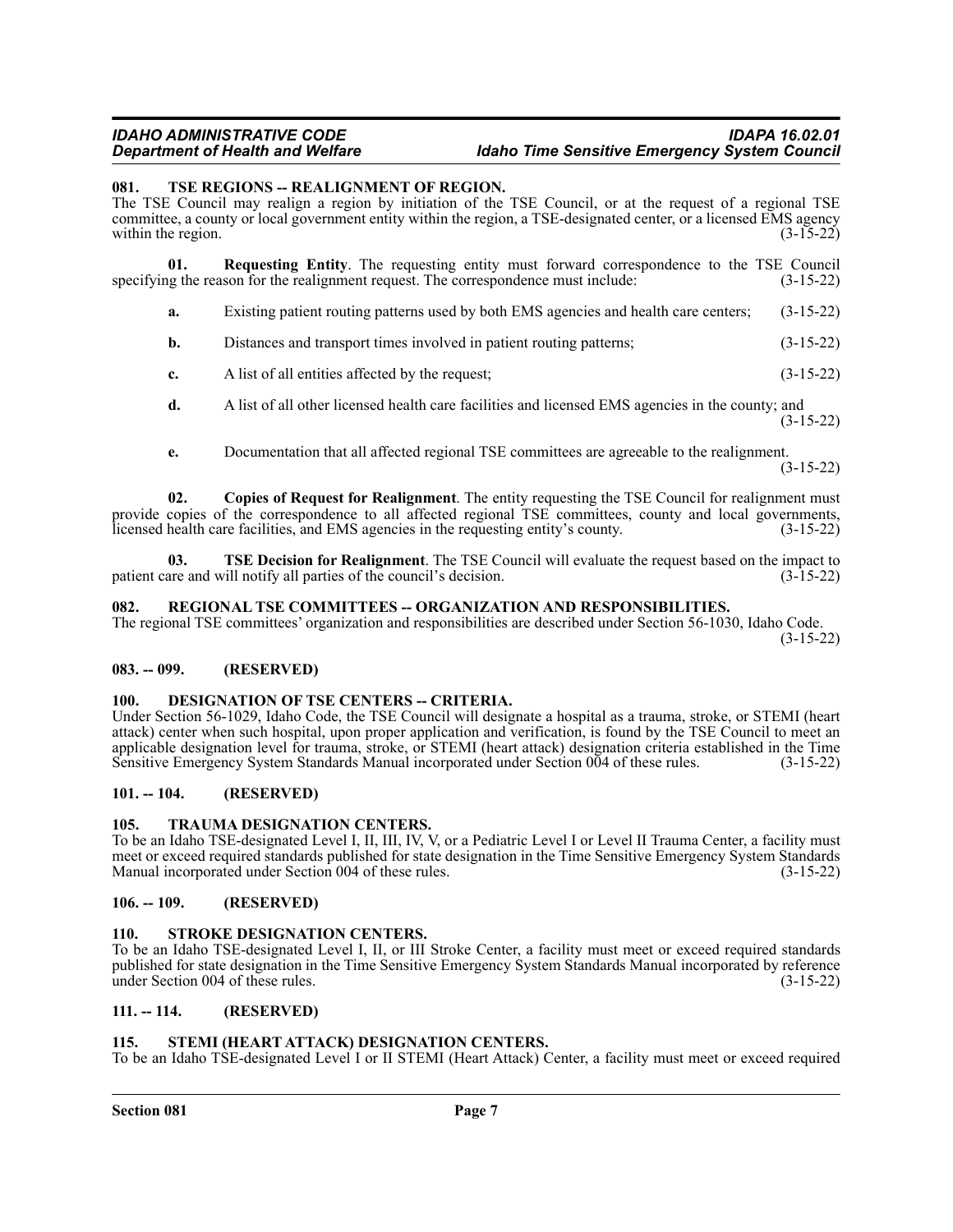standards published for state designation in the Time Sensitive Emergency System Standards Manual incorporated under Section 004 of these rules.

#### <span id="page-7-0"></span>**116. -- 119. (RESERVED)**

#### <span id="page-7-1"></span>**120. DESIGNATION OF CENTERS -- GENERAL REQUIREMENTS.**

**01. Application**. A facility applying for initial TSE designation must submit an application along with applicable fees for each designation it is requesting. Application process and requirements are provided in the Time Sensitive Emergency System Standards Manual incorporated under Section 004 of these rules. Fee requirements are provided in Section 200 of these rules. provided in Section 200 of these rules.

**02. Initial Designation**. Initial designation requires completion of appropriate application, submission of appropriate fees, and completion of an appropriate on-site survey based on the Time Sensitive Emergency System Standards Manual incorporated by reference under Section 004 of these rules. (3-15-22)

#### <span id="page-7-2"></span>**121. -- 189. (RESERVED)**

#### <span id="page-7-3"></span>190. TSE DESIGNATION -- LENGTH OF DESIGNATION.

A TSE center will be designated for a period of three (3) years, unless the designation is rescinded by the TSE Council for non-compliance with the designation standards of these rules or adjusted to coincide with applicable external verification timetables. (3-15-22) external verification timetables.

#### <span id="page-7-4"></span>**191. RENEWAL OF TSE DESIGNATION.**

A TSE center must submit its renewal application and applicable fees no later than six (6) months prior to the center's designation expiration date. Designation will not lapse due to a delay in scheduling the on-site survey, if the delay is through no fault of renewing center. (3-15-22)

#### <span id="page-7-5"></span>**192. -- 194. (RESERVED)**

#### <span id="page-7-6"></span>**195. NOTIFICATION OF LOSS OF CERTIFICATION OR LICENSURE.**

Any TSE-designated center that has a loss of certification or licensure must immediately notify the TSE Council by contacting TSE program staff. (3-15-22)

#### <span id="page-7-7"></span>**196. -- 199. (RESERVED)**

#### <span id="page-7-8"></span>**200. DESIGNATION AND TSE ON-SITE SURVEY FEES.**

**01. Application With National Verification**. An applicant applying for a TSE designation that is verified by a national accrediting body must submit the appropriate designation fees with its application for initial designation and renewal. The designation fees are for a three (3) year designation and are payable on an annual basis. TSE designation fees are not to exceed those listed in Subsections 200.03 through 200.05 of this rule. (3-15-22)

**02. Application Without National Verification**. An applicant who requires a TSE on-site survey prior to designation is required to pay the applicable on-site survey fee at the time of application. TSE designation and on-<br>site survey fees are not to exceed those listed in Subsections 200.03 through 200.05 of this rule. (3site survey fees are not to exceed those listed in Subsections 200.03 through 200.05 of this rule.

#### **03. Trauma Designation and TSE On-Site Survey Fees**.

| <b>TRAUMA DESIGNATIONS</b><br>200.03 | <b>DESIGNATION FEE</b><br>3-year / Annual<br>(Not to exceed) | <b>TSE ON-SITE SURVEY</b><br>FEE<br>(Not to exceed) |
|--------------------------------------|--------------------------------------------------------------|-----------------------------------------------------|
| I FVFI T                             | \$45,000 / \$15,000                                          | \$3,000 / Not applicable<br>with ACS verification   |
| I FVFI II                            | \$36,000 / \$12,000                                          | \$3,000 / Not applicable<br>with ACS verification   |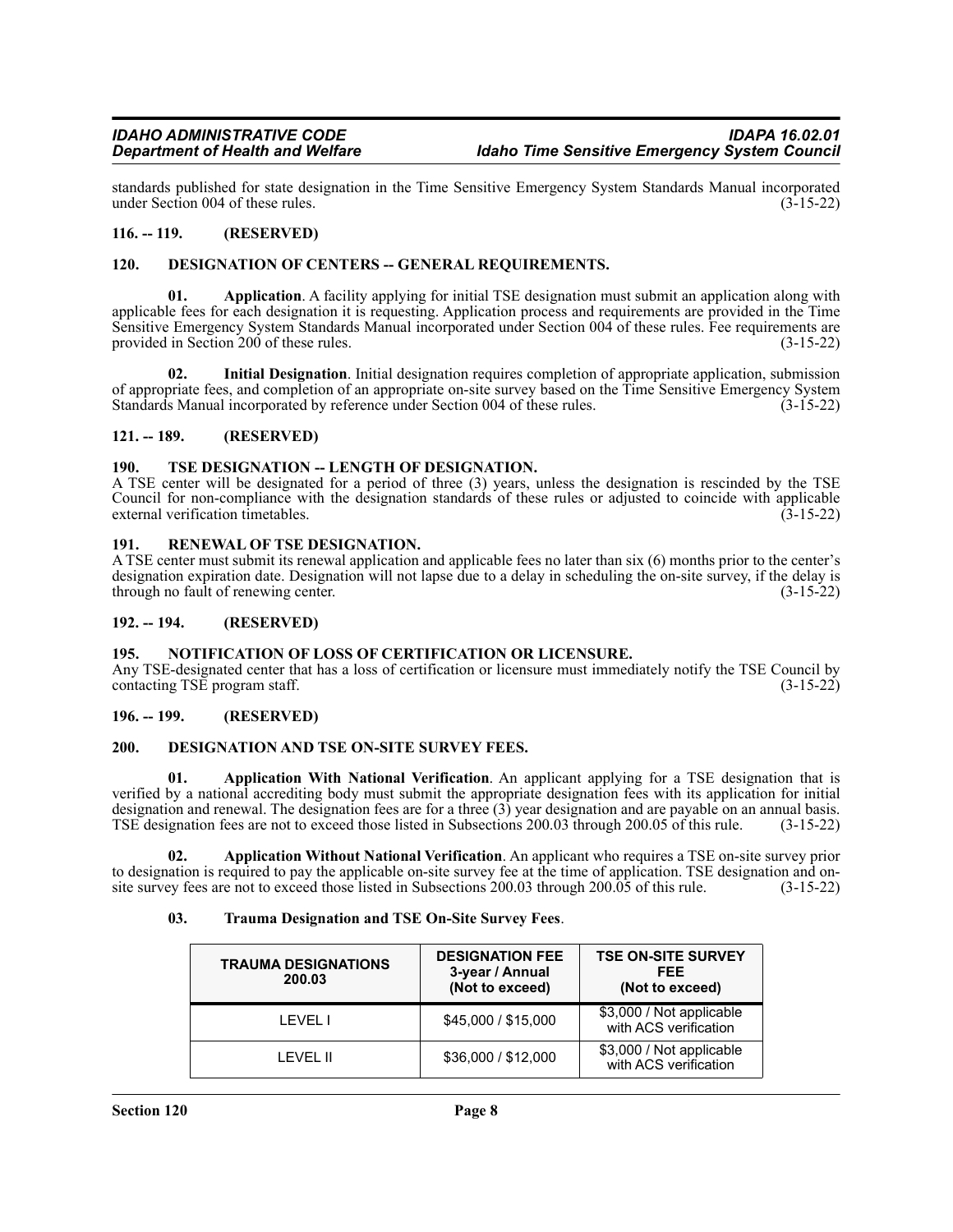#### *IDAHO ADMINISTRATIVE CODE IDAPA 16.02.01* **Idaho Time Sensitive Emergency System Council**

| <b>TRAUMA DESIGNATIONS</b><br>200.03     | <b>DESIGNATION FEE</b><br>3-year / Annual<br>(Not to exceed) | <b>TSE ON-SITE SURVEY</b><br>FEE<br>(Not to exceed) |
|------------------------------------------|--------------------------------------------------------------|-----------------------------------------------------|
| <b>LEVEL III</b>                         | \$24,000 / \$8,000                                           | \$,3000 / Not applicable<br>with ACS verification   |
| <b>LEVEL IV</b>                          | \$12,000 / \$4,000                                           | \$1,500 / Not applicable<br>with ACS verification   |
| <b>LEVEL V</b>                           | \$3,000 / \$1,000                                            | \$1,500                                             |
| <b>PEDIATRIC</b><br>LEVEL I and LEVEL II | \$36,000 / \$12,000                                          | \$3000 / Not applicable<br>with ACS verification    |

(3-15-22)

### **04. Stroke Designation and TSE On-Site Survey Fees**.

| <b>STROKE DESIGNATIONS</b><br>200.04 | <b>DESIGNATION FEE</b><br>3-year / Annual<br>(Not to exceed) | <b>TSE ON-SITE SURVEY</b><br><b>FEE</b><br>(Not to exceed)                    |
|--------------------------------------|--------------------------------------------------------------|-------------------------------------------------------------------------------|
| <b>LEVEL I</b>                       | \$21,000 / \$7,000                                           | \$3,000 / Not applicable with<br>national or acceptable state<br>verification |
| LEVEL II                             | \$12,000 / \$4,000                                           | \$3,000 / Not applicable with<br>national or acceptable state<br>verification |
| I FVFI III                           | \$1,500 / \$500                                              | \$3,000 / Not applicable with<br>national or acceptable state<br>verification |

(3-15-22)

# **05. STEMI (Heart Attack) Designation and TSE On-Site Survey Fees**.

| <b>STEMI (HEART ATTACK)</b><br><b>DESIGNATIONS</b><br>200.05 | <b>DESIGNATION FEE</b><br>3-year / Annual<br>(Not to exceed) | <b>TSE ON-SITE SURVEY</b><br>FEE.<br>(Not to exceed)                          |
|--------------------------------------------------------------|--------------------------------------------------------------|-------------------------------------------------------------------------------|
| LEVEL I                                                      | \$21,000 / \$7,000                                           | \$3,000 / Not applicable with<br>national or acceptable state<br>verification |
| <b>LEVEL II</b>                                              | \$1.500 / \$500                                              | \$3,000 / Not applicable with<br>national or acceptable state<br>verification |

(3-15-22)

**06. Designation Fee Payment**. After completion of the TSE on-site survey, the TSE Council will notify the applicant facility of the designation determination by letter. The applicant facility must then pay either the annual designation fee or the entire three (3) year designation fee. After designation notification and upon the Department's receipt of the designation fee, designation is effective. The TSE Council will send a certificate of designation and confirmation of the designation period. Annual designation fees for those facilities paying yearly are due to the Department within thirty (30) days of the date of the invoice in order to maintain designation. Failure to meet this deadline will result in suspension or revocation of designation as provided in Section 285 of these rules.

(3-15-22)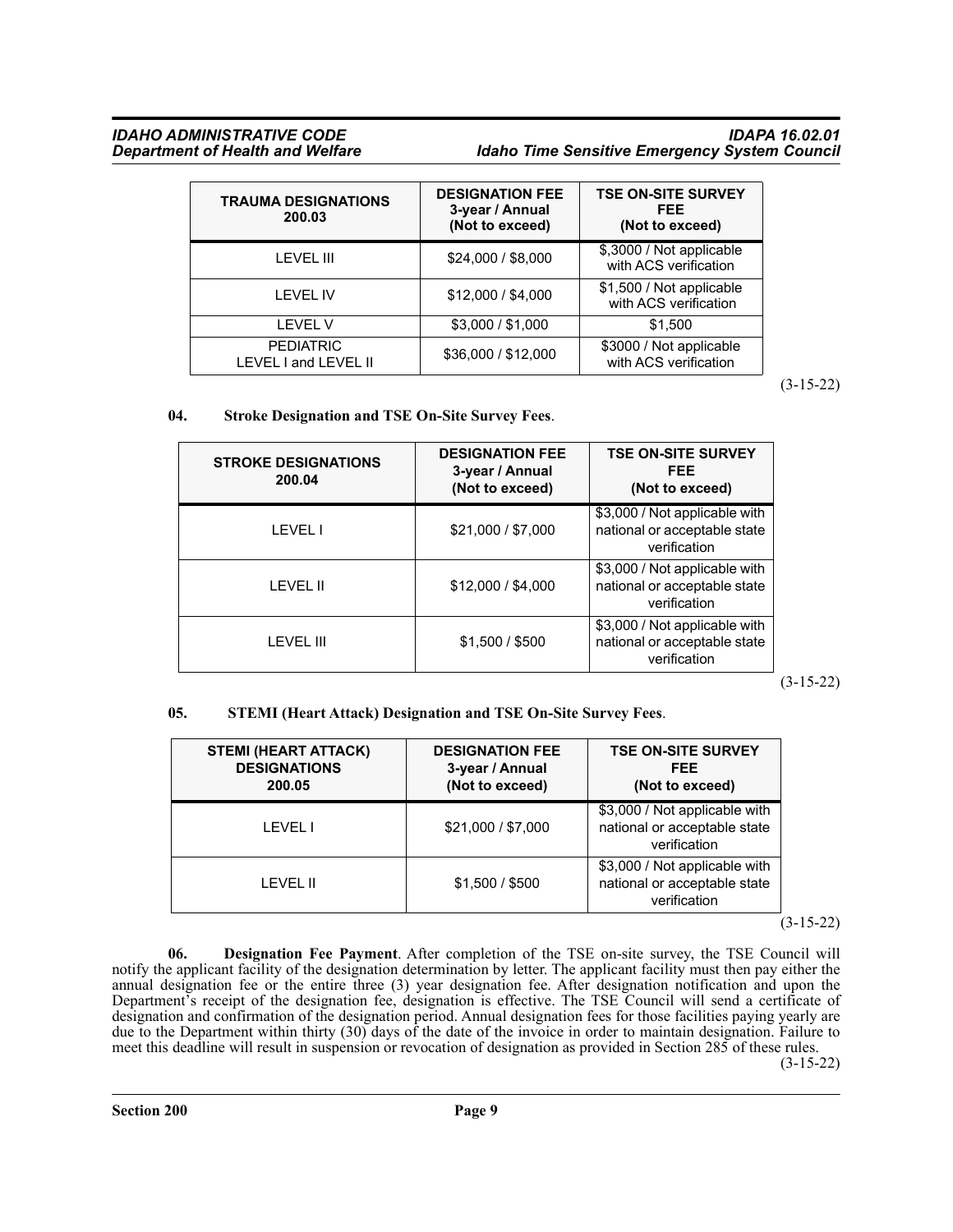#### <span id="page-9-0"></span>**201. -- 249. (RESERVED)**

#### <span id="page-9-1"></span>**250. TSE ON-SITE SURVEY.**

The TSE Council will conduct an on-site survey of each TSE-designated center at least once every three (3) years, unless the center has been verified by a national accrediting body to meet or exceed the standards set in these rules.<br>The TSE Council will schedule the on-site survey with the designated center in a timely manner. (3-15-2 The TSE Council will schedule the on-site survey with the designated center in a timely manner.

#### <span id="page-9-2"></span>**251. TSE ON-SITE SURVEY -- GENERAL REQUIREMENTS.**

The TSE on-site survey will consist of and consider each facility's application and compliance with the standards published for state designation and incorporated under Section 004 of these rules for the specific type of designation being requested. The general requirements in Subsections 251.01 through 251.06 of this rule apply: (3-15-22)

**01. Survey Team Member Requirements**. Survey team members will meet the following inclusion criteria: (3-15-22)

**a.** A physician surveyor must: (3-15-22)

i. Be certified by the American Board of Medical Specialties or the American Board of Osteopathic  $\text{Medicine};$  (3-15-22)

ii. Be board-certified in the specialty area being represented on the review team; (3-15-22)

iii. Be currently active, or active in the last twelve (12) months, in trauma, stroke, or emergency cardiac care at a center that is at or above the level being reviewed; (3-15-22)

iv. Have no conflict of interest with the facility under review; (3-15-22)

v. Be from another state when performing a survey for Level I or Level II Trauma Center designations; and (3-15-22)

- vi. Be from outside the region of the center being verified. (3-15-22)
- **b.** A nurse surveyor or program manager must:  $(3-15-22)$

i. Be currently active, or active in the last twelve  $(12)$  months, in trauma, stroke, or emergency are at a center that is at or above the level being reviewed: and  $(3-15-22)$ cardiac care at a center that is at or above the level being reviewed; and

ii. Have no conflict of interest with the facility under review; (3-15-22)

iii. Be from another state when performing a survey for Level I or Level II Trauma Center designations; and (3-15-22)

iv. Be from outside the region of the center being verified. (3-15-22)

**02. Communication Between Surveyors and Facilities**. In order to standardize ethical practice, all communication between surveyors and facilities prior to the survey must be facilitated by TSE program staff.

(3-15-22)

**03. Survey Team Member Notification of Potential Conflict of Interest**. Upon being assigned to an on-site survey team, a potential team member must notify the TSE Council of any potential conflict of interest regarding any financial, professional, or personal bias that may affect the survey of the applicant's facility. (3-15-22)

**04. Notification to Applicant of Survey Team Members**. The TSE Council will provide the applicant with the names of the on-site survey team once they have been selected and at least thirty (30) calendar days prior to the scheduled survey. (3-15-22) the scheduled survey.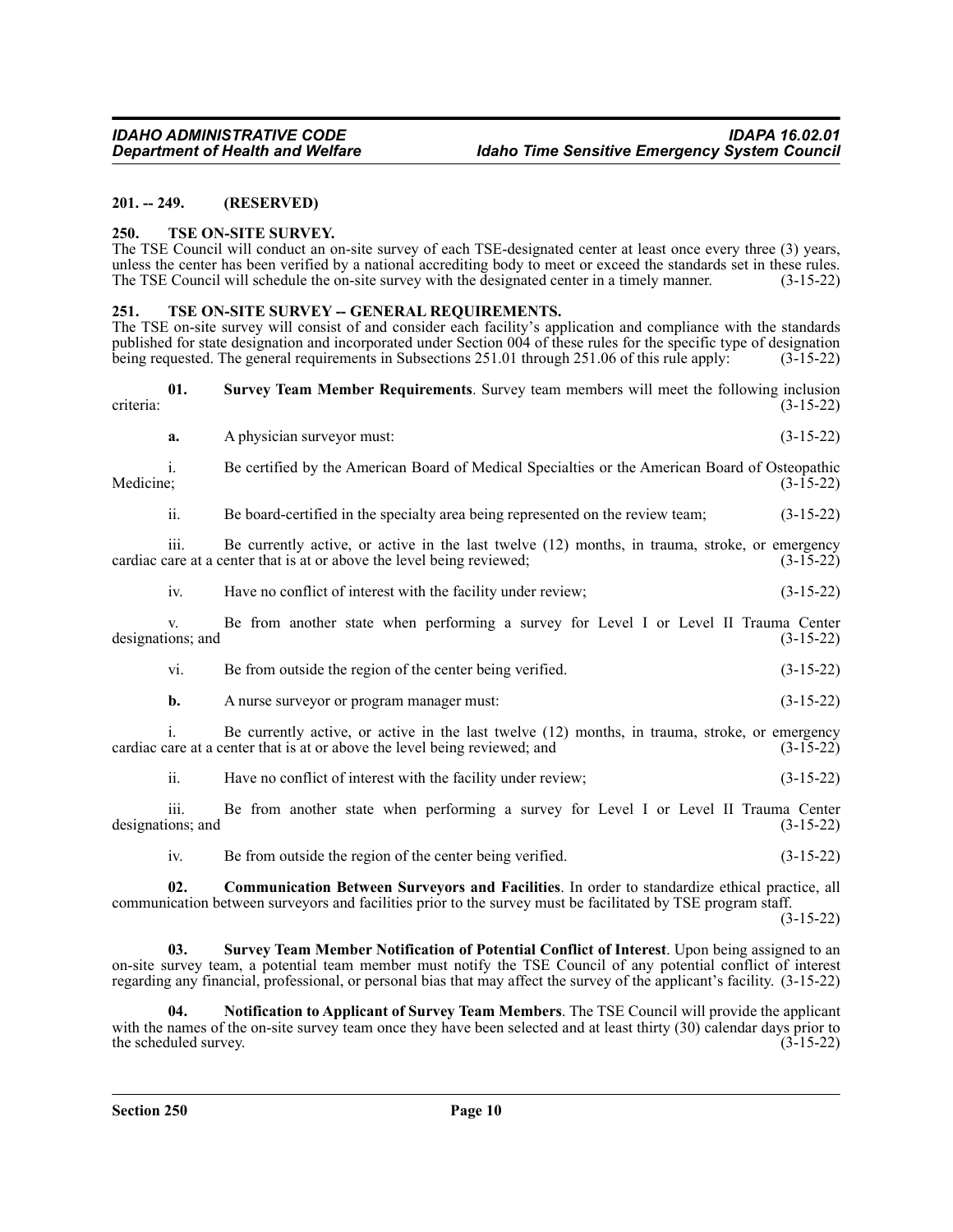#### *IDAHO ADMINISTRATIVE CODE IDAPA 16.02.01 <u>Idaho Time Sensitive Emergency System Council*</u>

**05. Facility Notification to TSE Council of Potential Conflict of Interest**. If the applicant believes that a potential surveyor has a financial, professional, or personal bias that may affect the survey, the applicant must notify the TSE Council in writing no later than seven (7) calendar days after the applicant receives the TSE Council's notification of the proposed survey team. (3-15-22)

**06. Notification of Decision for Conflict of Interest**. The TSE Council will consider the conflict of interest notice and make a decision concerning replacement of the survey team member in question. No person who has a substantial conflict of interest in the operation of any facility under review will participate in the on-site survey of the applicant.  $(3-15-22)$ 

#### <span id="page-10-0"></span>**252. TSE ON-SITE SURVEY -- SURVEY TEAM COMPOSITION.**

The TSE Council will select an on-site survey team based on the applicant's designation application and specifications provided in these rules and the standards published in the Time Sensitive Emergency System Standards Manual incorporated under Section 004 of these rules. (3-15-22)

#### <span id="page-10-1"></span>**253. ON-SITE SURVEY -- ADDITIONAL SURVEYS.**

The TSE Council may conduct additional, announced or unannounced, full or partial, on-site reviews of TSE designated centers or applicants when there is reason to believe that the center is not in compliance with the designation criteria standards of these rules. (3-15-22)

#### <span id="page-10-2"></span>**254. -- 259. (RESERVED)**

#### <span id="page-10-3"></span>**260. DESIGNATION DECISION.**

**01. Summary Report**. The survey team will present a verbal summary of the survey results to the applicant. The survey team will submit in writing to the TSE Council its recommendation on the center's designation at the completion of the site survey.  $(3-15-22)$ 

**02. Written Report**. The TSE Council will consider all evidence and notify the applicant in writing of its decision within thirty (30) calendar days of receiving the survey team's recommendation. (3-15-22)

**03. Final Determination**. The TSE Council's final determination regarding each application will be based upon consideration of: (3-15-22)

| <b>a.</b> | The application; |  | $(3-15-22)$ |
|-----------|------------------|--|-------------|
|           |                  |  |             |

**b.** The evaluation and recommendations of the on-site survey team;  $(3-15-22)$ 

**c.** The best interests of patients; and (3-15-22)

**d.** Any unique attributes or circumstances that make the facility capable of meeting special community needs. (3-15-22)

**04. Provisional Designation**. The TSE Council may grant a provisional designation to a facility with deficiencies it deems correctable. A facility receiving a provisional designation must: (3-15-22)

- **a.** Resolve the deficiencies within the time period specified by the TSE Council;  $(3-15-22)$
- **b.** Submit documentation that the deficiency has been resolved; and  $(3-15-22)$

**c.** If necessary, submit to an additional focused on-site survey and pay the applicable survey fees. (3-15-22)

**05. Denial**. If the TSE Council denies an applicant a designation, the provisions of IDAPA 16.05.03, ed Case Proceedings and Declaratory Rulings," will apply. (3-15-22) "Contested Case Proceedings and Declaratory Rulings," will apply.

#### <span id="page-10-4"></span>**261. -- 269. (RESERVED)**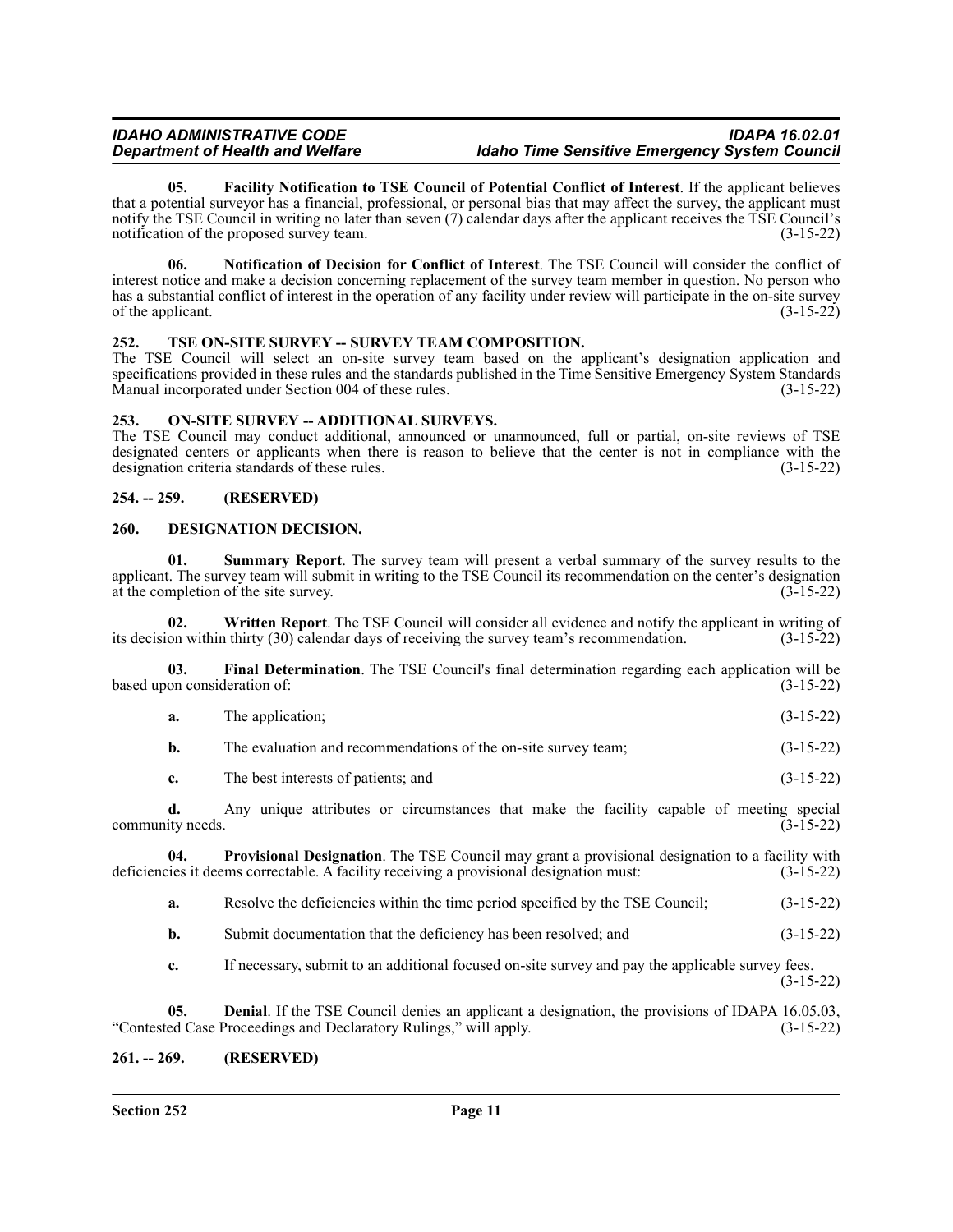#### <span id="page-11-0"></span>**270. WAIVERS.**

**01. Granting a Waiver**. The TSE Council may grant a waiver from one (1) or more designation criteria for a center applying for TSE designation. (3-15-22)

**02. Waiver Application**. A center requesting a waiver must submit a completed TSE Waiver Application Form. The TSE Council may require the applicant to provide additional information, and the application will not be considered complete until all required information is provided. (3-15-22)

**03. Post Notice**. A center requesting a waiver must post a notice of the waiver application at all public entrances to the center and in at least one  $(1)$  area that is commonly used by the patients. The notice must:  $(3-15-22)$ 

|  | Include a meaningful description of the reason for the waiver: | $(3-15-22)$ |
|--|----------------------------------------------------------------|-------------|
|--|----------------------------------------------------------------|-------------|

| Be posted on the date the waiver application is submitted:<br>b. | $(3-15-22)$ |  |
|------------------------------------------------------------------|-------------|--|
|------------------------------------------------------------------|-------------|--|

**c.** Remain posted for a minimum of thirty (30) calendar days; and (3-15-22)

**d.** Describe where and to whom comments may be submitted during the thirty (30) calendar days. (3-15-22)

**04. Notice Distribution**. When the notice is posted, the center must also distribute copies of the notice to prehospital emergency medical service agencies active in the community served by the center. (3-15-22)

**05. Waiver Application Submission**. The completed waiver application must be submitted to the TSE Council at least thirty (30) calendar days before a TSE Council meeting in order to be placed on the agenda. Applications submitted less than thirty (30) calendar days in advance of a TSE Council meeting will be placed on the next agenda. (3-15-22)

**06. Waiver Application Distribution**. The TSE Council will make available the public notice of the TSE Council meeting regarding the waiver application to all TSE-designated centers. (3-15-22)

**07. Waiver Application Review**. The regional TSE committee must review the request and make recommendations to the TSE Council. The TSE Council must make a decision and notify the facility administrator in writing within thirty (30) calendar days of the TSE Council meeting during which the waiver decision is made.

(3-15-22)

| 08. | Waiver Conditions. When a waiver is granted, the TSE Council must: | $(3-15-22)$ |
|-----|--------------------------------------------------------------------|-------------|
| a.  | Specify the terms and conditions of the waiver;                    | $(3-15-22)$ |

**b.** Specify the duration of the waiver; duration will not exceed the designation period for that center or years, whichever is shorter; and (3-15-22) three  $(3)$  years, whichever is shorter; and

**c.** Require the submission of progress reports from the center that was granted a waiver. (3-15-22)

**09.** Waiver Renewal. A center that plans to maintain a waiver beyond its expiration must submit a new pplication to the TSE Council no less than thee (3) months prior to the expiration of the waiver. (3-15-22) waiver application to the TSE Council no less than thee (3) months prior to the expiration of the waiver.

**10. Waiver Revocation**. The TSE Council may revoke or suspend a waiver when it determines:

(3-15-22)

- **a.** That continuation of the waiver jeopardizes the health, safety, or welfare of the patients; (3-15-22)
- **b.** The applicant has provided false or misleading information in the waiver application; (3-15-22)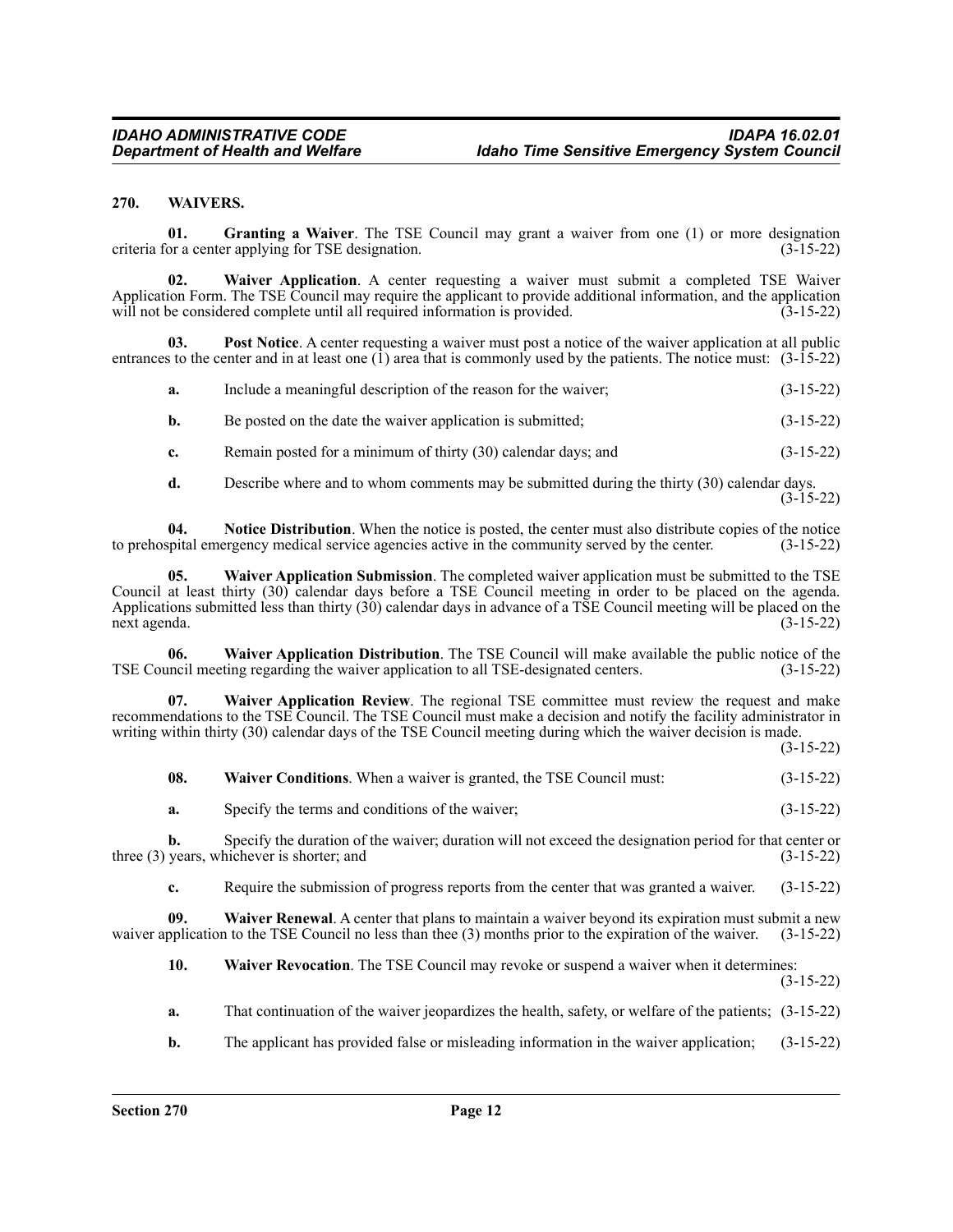### *IDAHO ADMINISTRATIVE CODE IDAPA 16.02.01 <u>Idaho Time Sensitive Emergency System Council*</u>

- **c.** The applicant has failed to comply with conditions of the waiver; or (3-15-22)
- **d.** That a change in federal or state law prohibits continuation of the waiver.  $(3-15-22)$

**11. Notification and Appeal**. When the TSE Council denies, revokes, or suspends a waiver, the TSE Council must provide the center with a written notification of the action and the basis for the action. The notice will inform the facility of the right to appeal and the procedure to appeal the waiver action under the provisions in IDAPA 16.05.03, "Contested Case Proceedings and Declaratory Rulings." Notification will be made in writing within thirty (30) calendar days of the TSE Council meeting during which the appeal decision is made. (3-15-22)

### <span id="page-12-0"></span>**271. -- 279. (RESERVED)**

#### <span id="page-12-1"></span>**280. DENIAL AND MODIFICATION.**

**01. Denial**. The TSE Council may deny an initial or renewal application for a center's designation enter: (3-15-22) when a center:

| a. | Does not meet the criteria for designation required in these rules;               | $(3-15-22)$ |
|----|-----------------------------------------------------------------------------------|-------------|
| b. | Application or accompanying documents contain false statements of material facts; | $(3-15-22)$ |
| c. | Refuses to allow any part of an on-site survey;                                   | $(3-15-22)$ |
| d. | Fails to comply with or to successfully complete a plan of correction, or         | $(3-15-22)$ |
| e. | Is substantially out of compliance with any TSE rules.                            | $(3-15-22)$ |

**02. Modification**. When a center fails to meet the criteria at the level of designation for which it applied or opts to surrender its designation, the TSE Council may recommend a designation at a lesser level described in Section 290 of these rules, or a complete revocation of state designation. This action, unless agreed to by the applicant, will represent a denial of the application. applicant, will represent a denial of the application.

**03. Notification and Appeal**. When the TSE Council denies an application for designation, the TSE Council must provide the center with a written notification of the denial and the basis for the denial. The notice will inform the facility of the right to appeal and the procedure to appeal the denial under the provisions in IDAPA 16.05.03, "Contested Case Proceedings and Declaratory Rulings." (3-15-22)

#### <span id="page-12-2"></span>**281. -- 284. (RESERVED)**

#### <span id="page-12-3"></span>**285. REVOCATION AND SUSPENSION.**

**01. Revocation**. The TSE Council may revoke the designation of a center or a waiver when an owner, officer, director, manager, or other employee: (3-15-22)

- **a.** Fails or refuses to comply with the provisions of these rules; (3-15-22)
- **b.** Fails to make annual designation fee payment for those facilities paying yearly; (3-15-22)

**c.** Makes a false statement of material fact about the center's capabilities or other pertinent ances in any record or matter under investigation for any purposes connected with these rules; (3-15-22) circumstances in any record or matter under investigation for any purposes connected with these rules;

Prevents, interferes with, or attempts to impede in any way, the work of a representative of the TSE Council in implementing or enforcing these rules; (3-15-22)

**e.** Falsely advertises, or in any way misrepresents the facility's ability to care for patients based on its in the status; designation status;